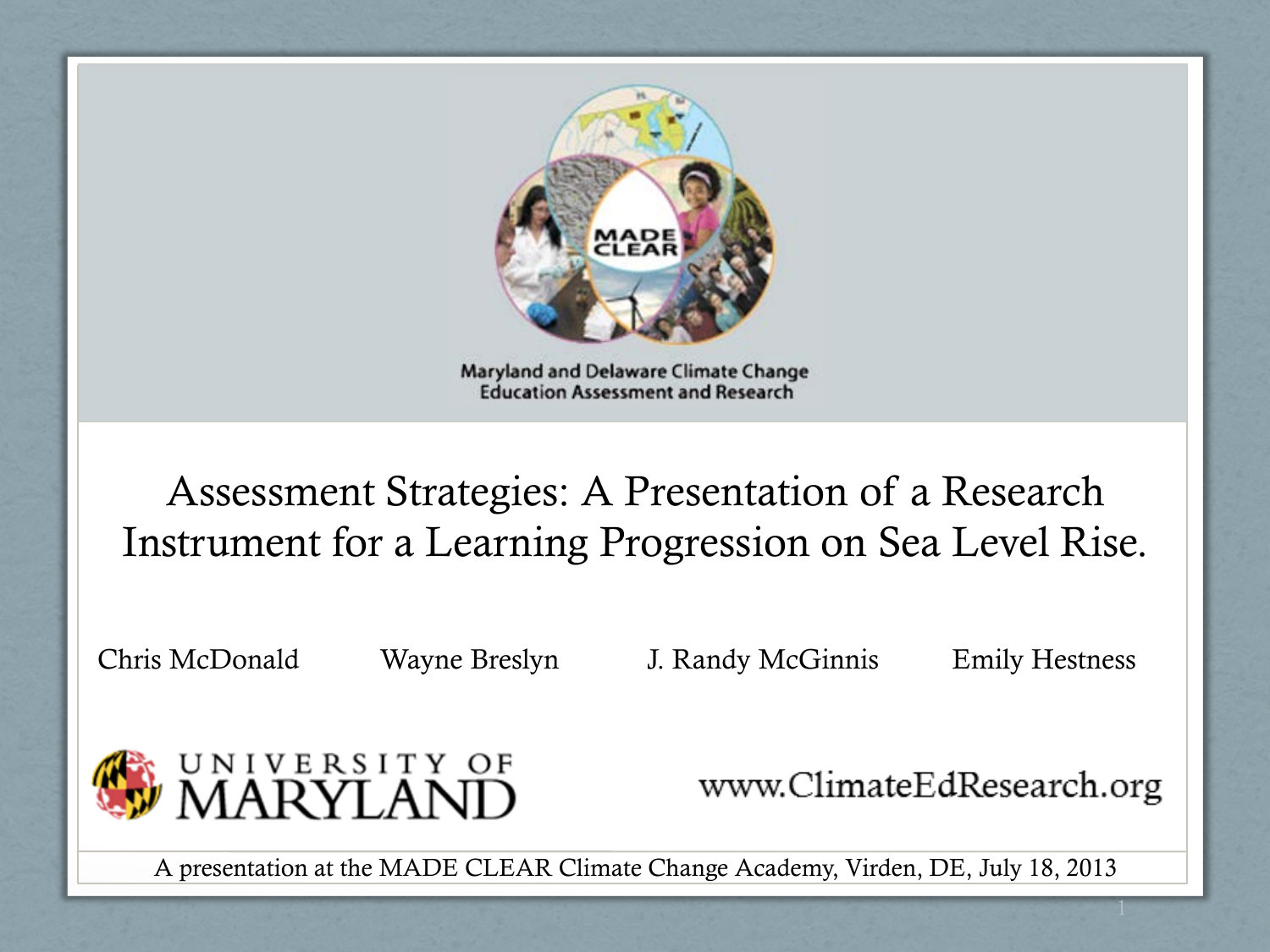Learning to Ride a Bike: What Does a Learner Need to Understand to Keep Progressing?

### More sophisticated understanding over time.







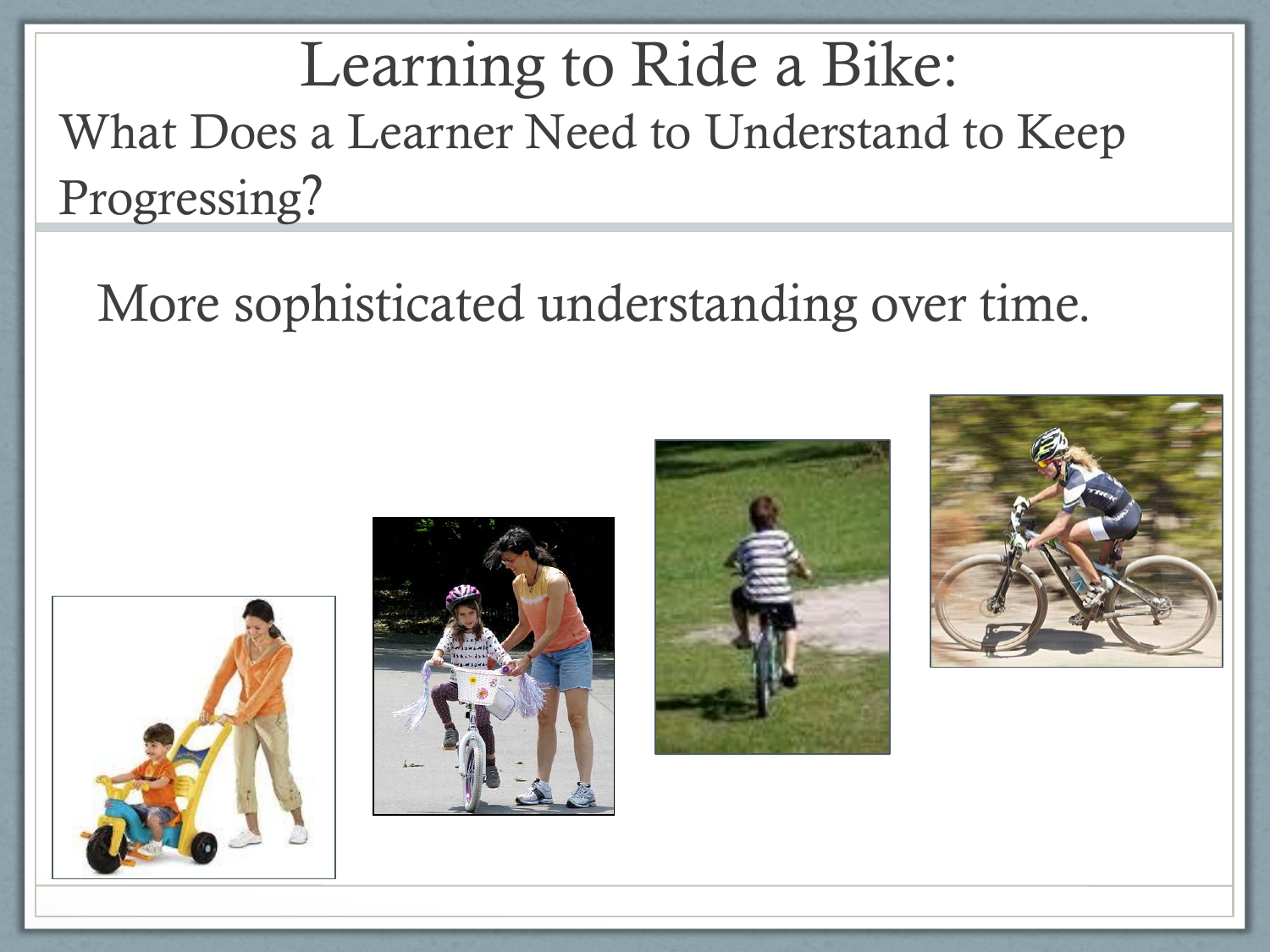

### Validating Learning Progressions

After an initial hypothesis, researchers use data on student thinking to refine and validate LPs.

Example data sources:

- Clinical Interviews
- Think Aloud Interviews
- Written Assessments
- Classroom Discourse
- Whole-Class Assessment Conversations
- Classroom Artifacts (e.g., Student Drawings)
- Ordered Multiple Choice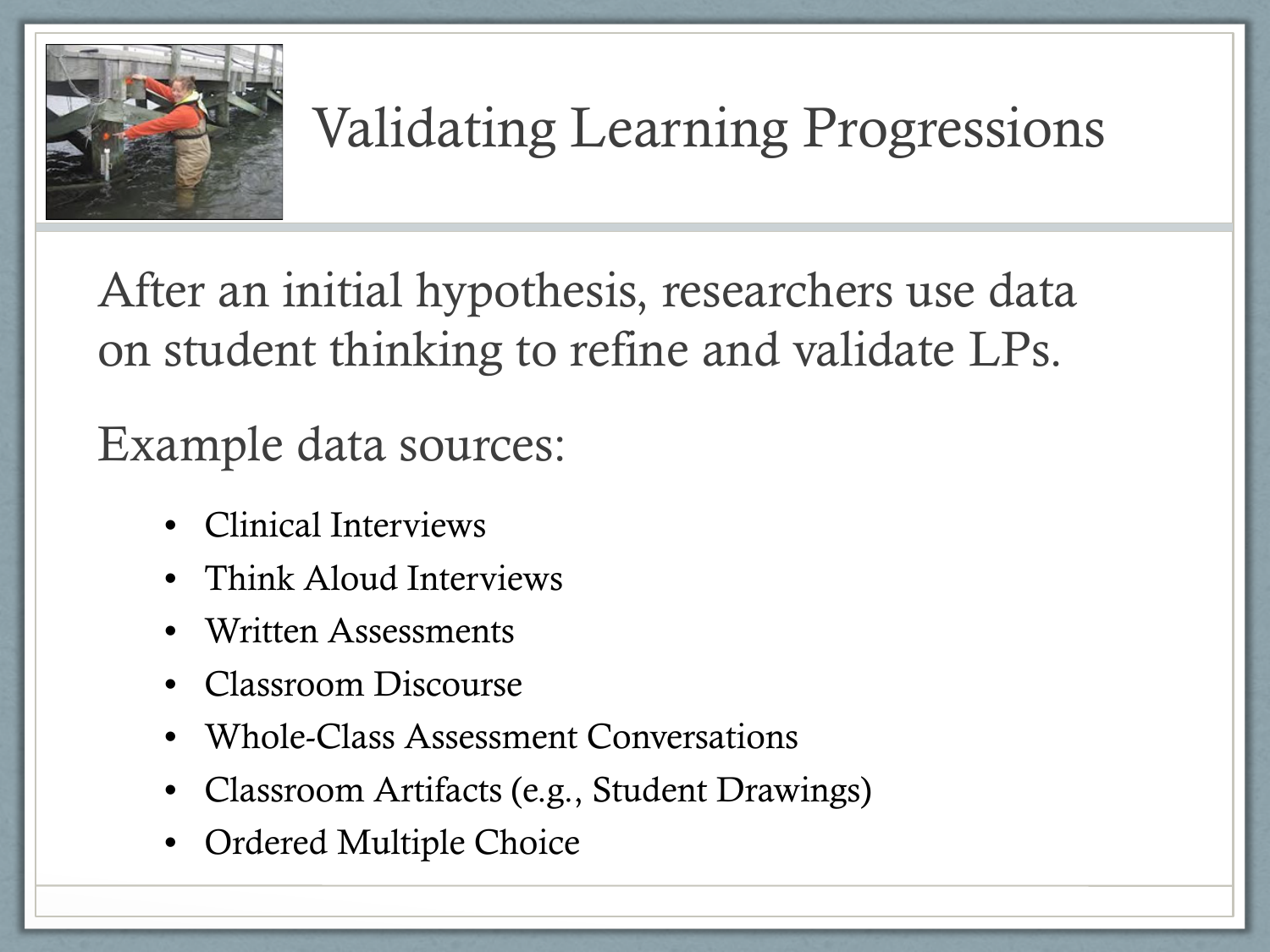

### Sample Question from our Research Instrument

#### Level 2-Measuring and Modeling the Causes and Effects of Sea Level Rise "Melting Ice Sheets"

| Description<br>of Situation | A large piece of a solid ice<br>sheet on land falls into the<br>water below. After a period<br>of time, the ice melts and is<br>no longer visible. |
|-----------------------------|----------------------------------------------------------------------------------------------------------------------------------------------------|
| Question                    | What happened to the ice that is no longer visible?                                                                                                |
| Answering<br>Options        | The piece of solid ice is still present, but its color changed to<br>match the surrounding ocean water.                                            |
|                             | The piece of solid ice broke down and its particles are no longer<br>present in the ocean water.                                                   |
|                             | The piece of solid ice sunk to the bottom of the ocean, which<br>explains why it is no longer visible.                                             |
|                             | The piece of solid ice broke into small particles of liquid that<br>have mixed into the ocean water.                                               |

\*Additional data will be collected via interviews, written assessments, etc.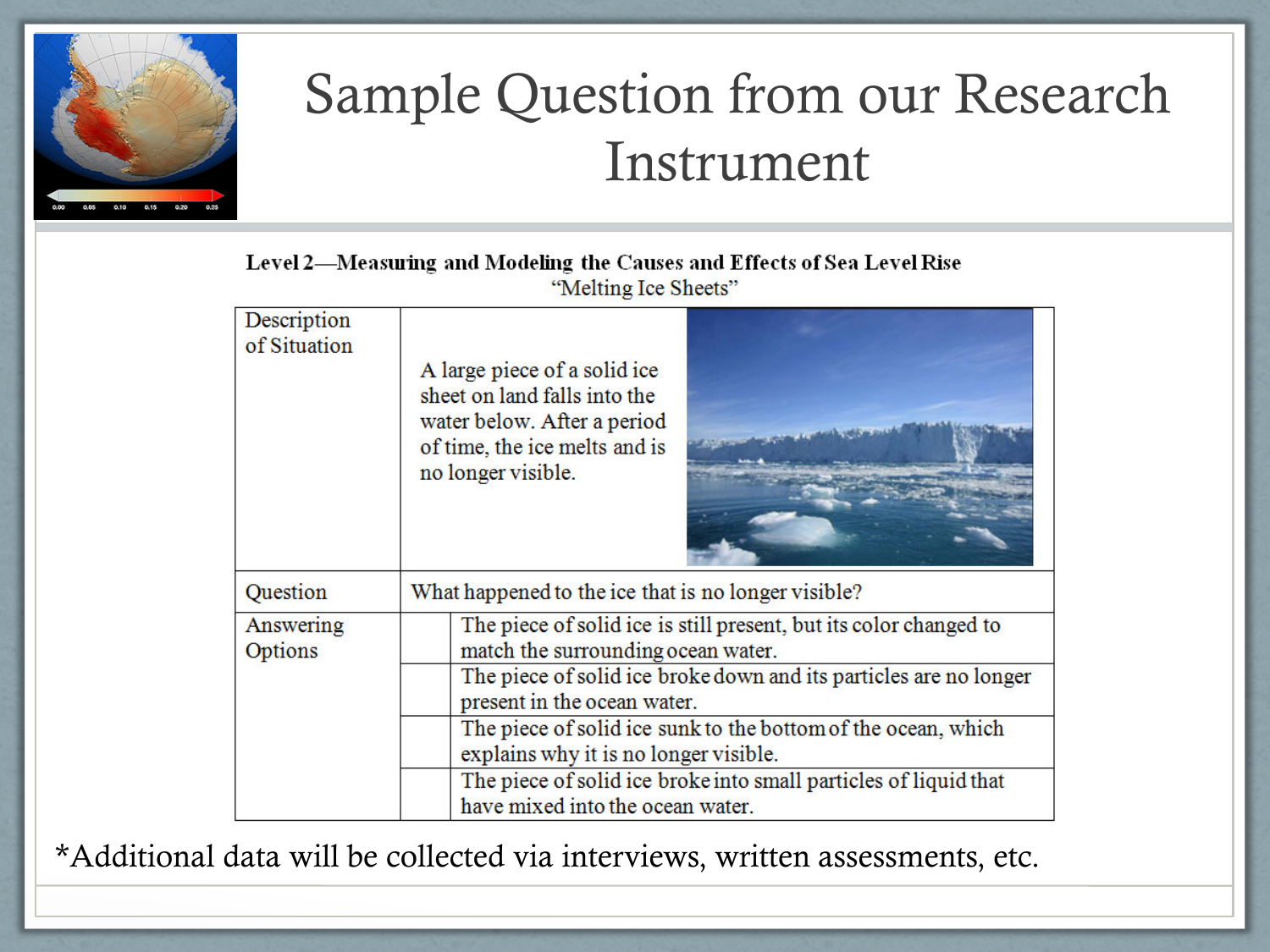

## Activity: Refining the Instrument

- 1. Individually complete the six questions from the SLR instrument on the handout.
- 2. As a small group discuss the questions, and compare your thinking and interpretations of the questions.
- 3. Write suggestions for revision or notes for the researchers on the handout (to be collected).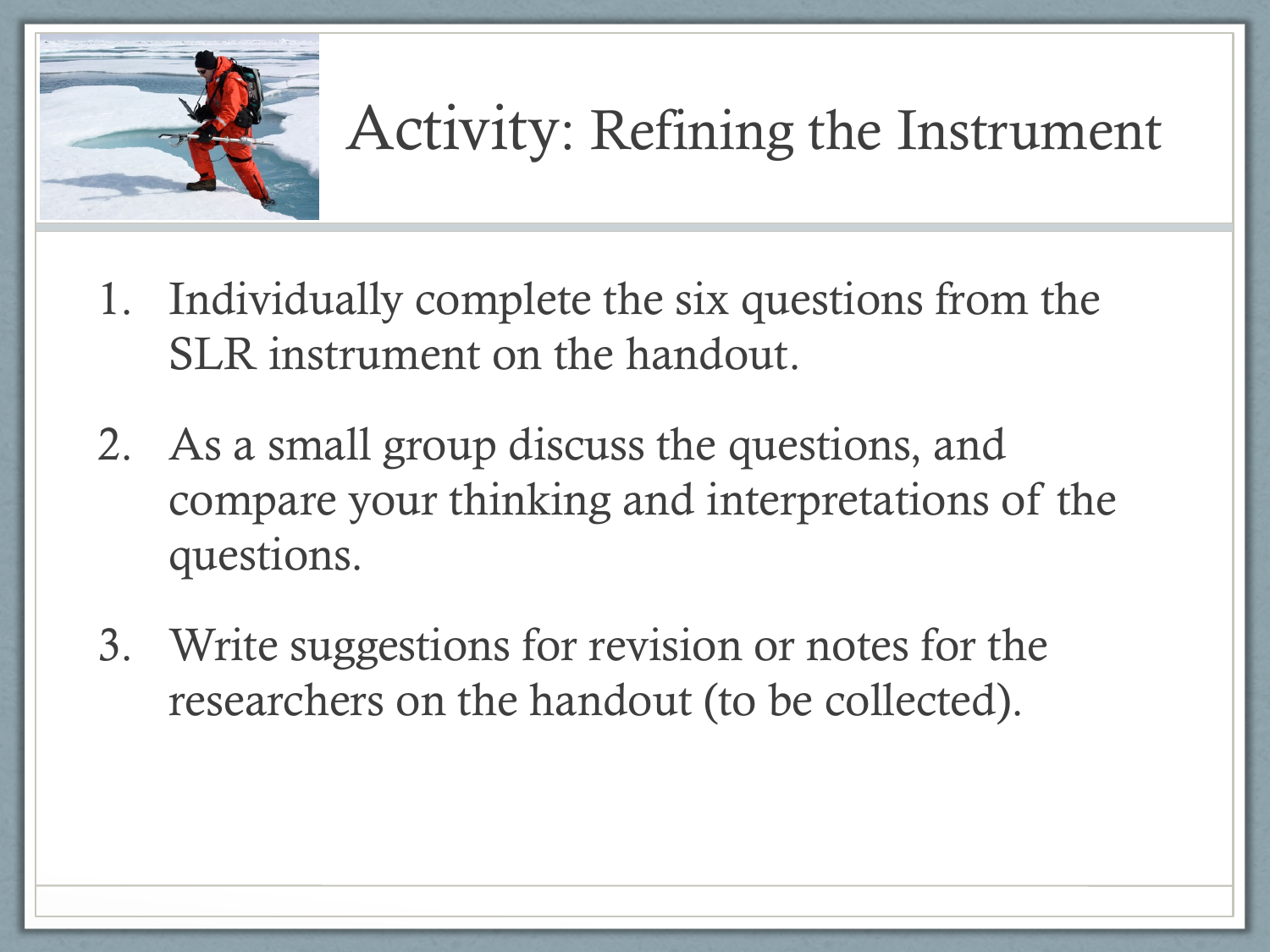

### Whole Group Discussion

- How might you use the assessment questions in your own teaching?
- What are the strengths and weaknesses of this assessment?
- General comments or questions?